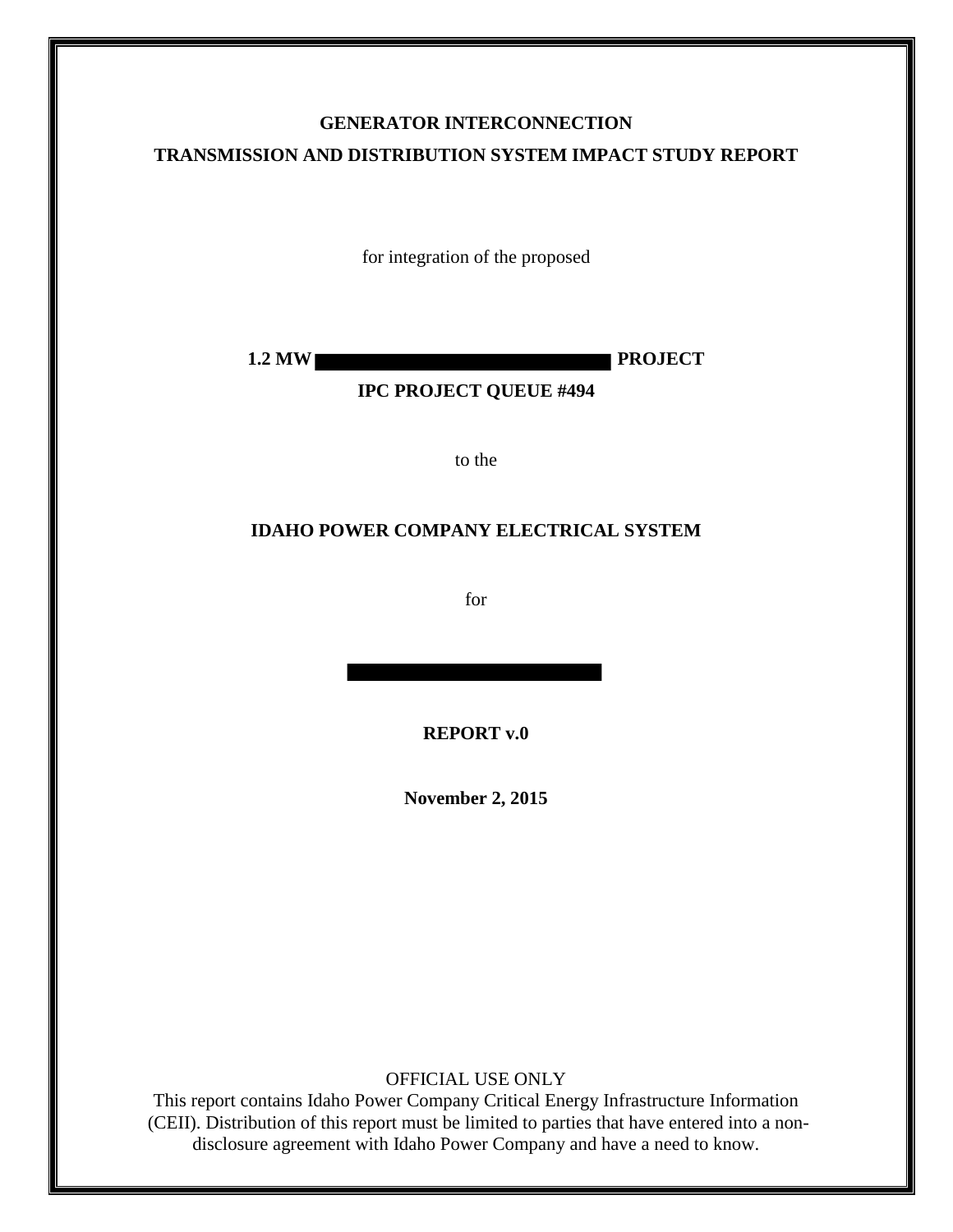## **Revision History**

| Date     | <b>Revision</b>   Initials |    | <b>Summary of Changes</b> |
|----------|----------------------------|----|---------------------------|
| 11/02/15 |                            | AV | SISR #494—Original Issue. |

1.2 MW Project Transmission and Distribution System Impact Study Report i

OFFICIAL USE ONLY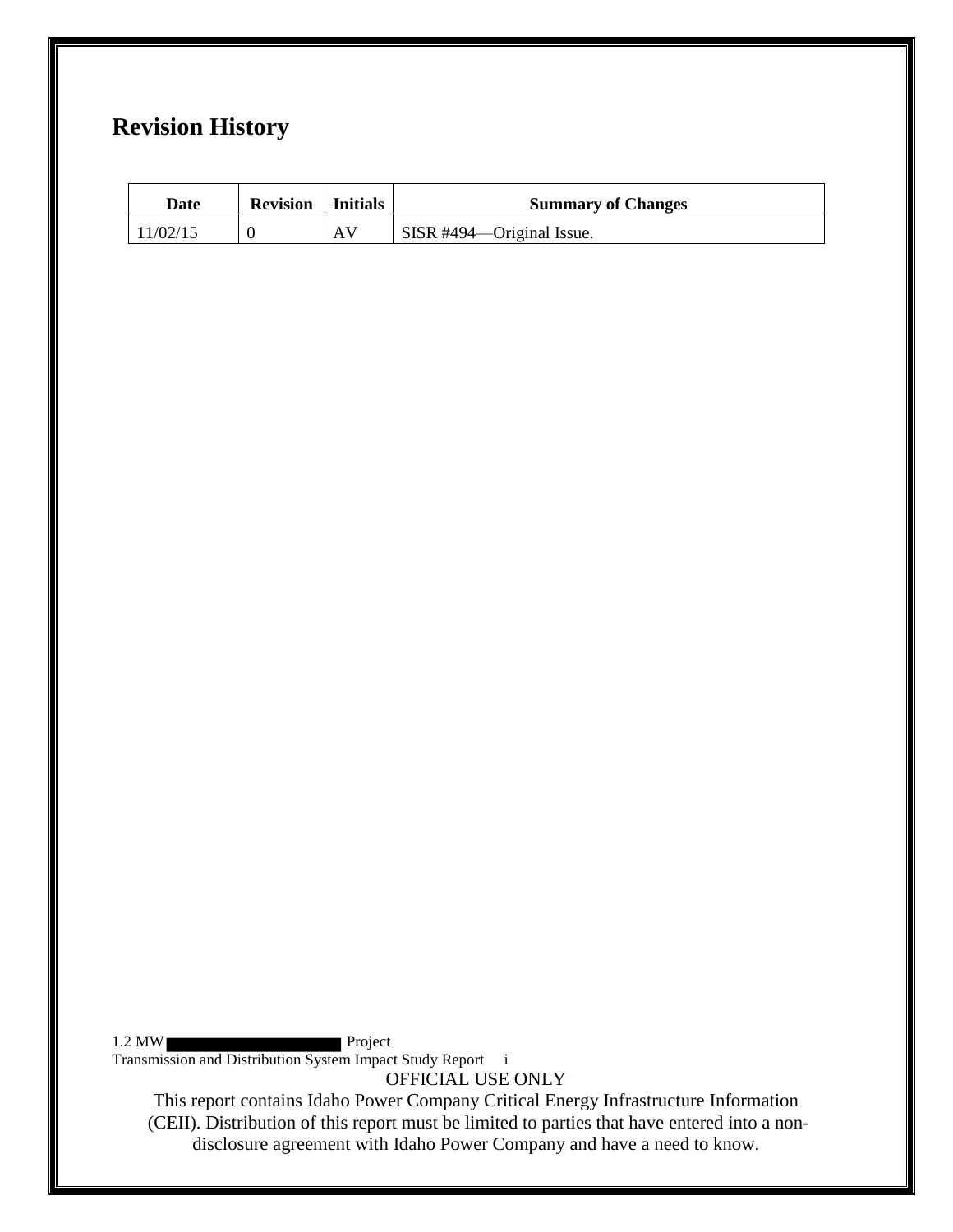# **Table of Contents**

| 1.0       |                                                                               |  |  |  |
|-----------|-------------------------------------------------------------------------------|--|--|--|
| 2.0       |                                                                               |  |  |  |
| 3.0       |                                                                               |  |  |  |
| 4.0       | Scope of Interconnection Transmission and Distribution System Impact Study  3 |  |  |  |
| 5.0       |                                                                               |  |  |  |
| 6.0       |                                                                               |  |  |  |
| 7.0       |                                                                               |  |  |  |
| 8.0       |                                                                               |  |  |  |
| 9.0       |                                                                               |  |  |  |
| 10.0      |                                                                               |  |  |  |
| 11.0      |                                                                               |  |  |  |
| 12.0      |                                                                               |  |  |  |
|           |                                                                               |  |  |  |
| $A-1.0$   |                                                                               |  |  |  |
| $A-2.0$   |                                                                               |  |  |  |
| $A-3.0$   |                                                                               |  |  |  |
| $A-4.0$   |                                                                               |  |  |  |
| $A - 5.0$ | WECC Coordinated Off-Nominal Frequency Load Shedding and Restoration          |  |  |  |
|           |                                                                               |  |  |  |
|           |                                                                               |  |  |  |
| $B-1.0$   |                                                                               |  |  |  |

1.2 MW Project Transmission and Distribution System Impact Study Report ii

OFFICIAL USE ONLY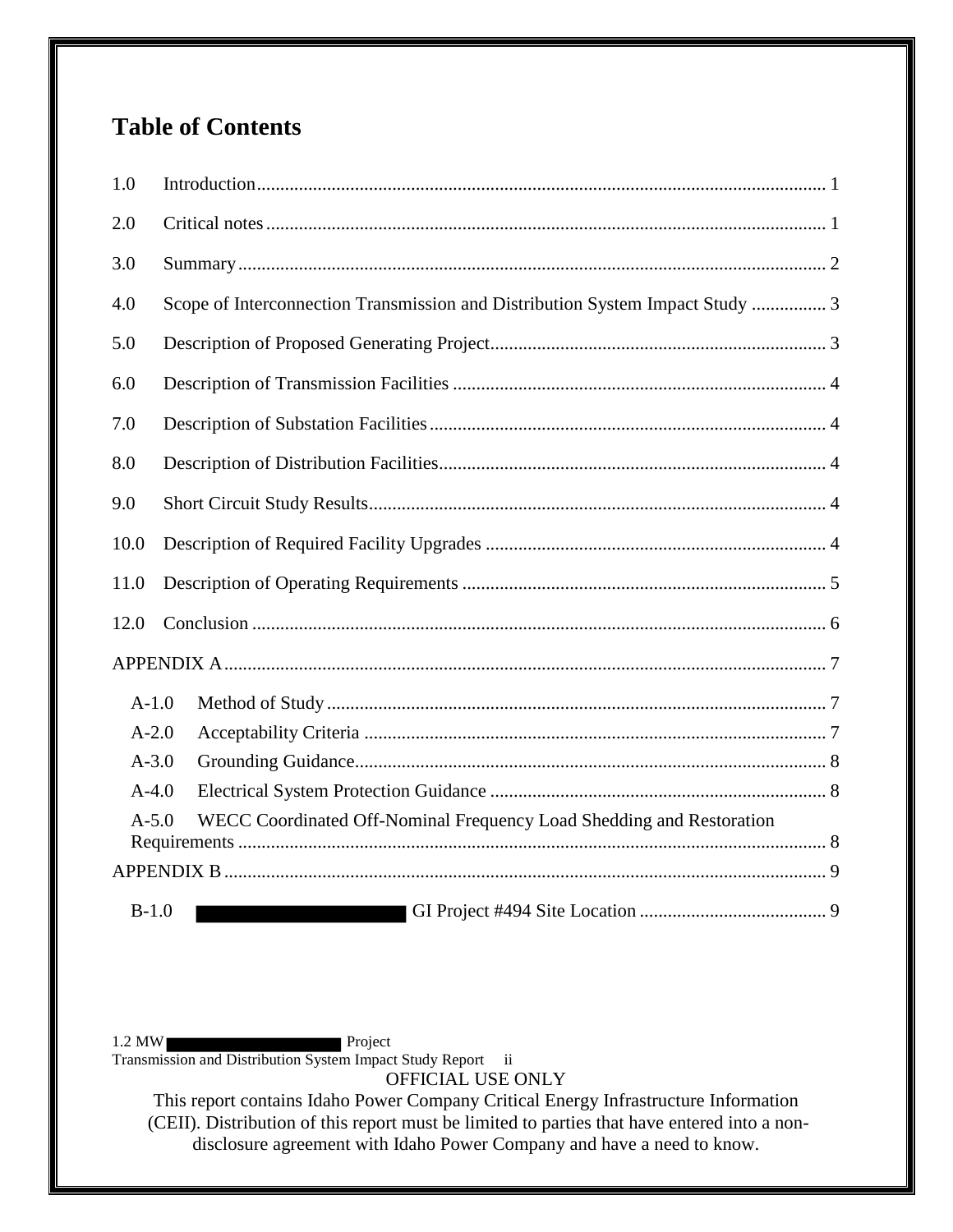## **List of Tables**

## **List of Figures**

| Figure 2 Location of |  |
|----------------------|--|

1.2 MW Project Transmission and Distribution System Impact Study Report iii

OFFICIAL USE ONLY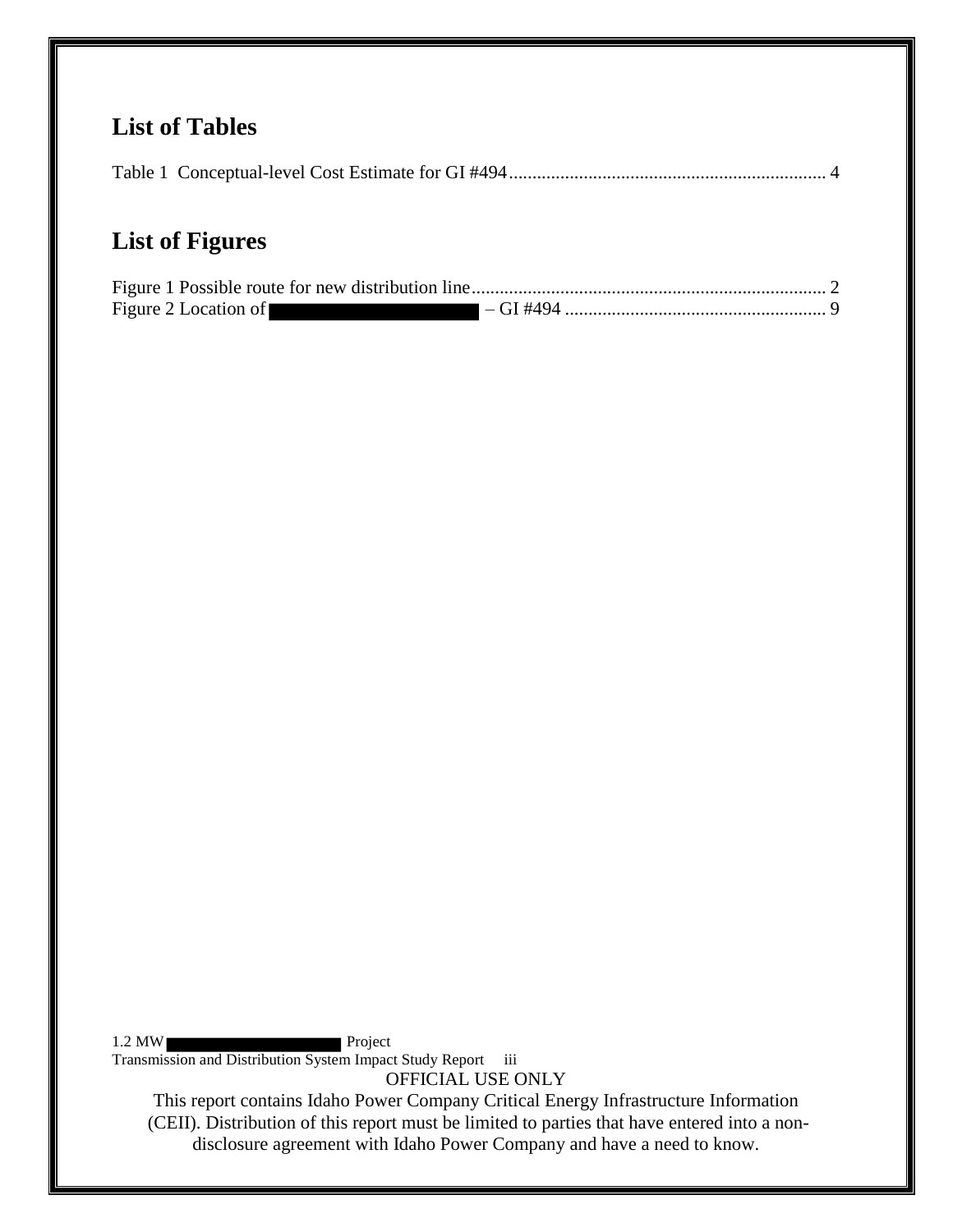#### <span id="page-4-0"></span>**1.0 Introduction**

 has contracted with Idaho Power Company (IPC) to perform a Generator Interconnection Transmission and Distribution System Impact Study for the integration of the proposed 1.2 MW project (the Project). The Project is located in IPC's Southern Region approximately of the intersection of in Lincoln County, Idaho (See Figure 2: GI #494 Site Location in Appendix B). The Project is Generation Interconnect queue number 494 (GI #494).

The Project has applied to connect to the Idaho Power distribution system for an injection of 1.2 MW at a single Point of Interconnection (POI) at a 34.5 kV voltage level. The POI is located approximately of the substation. The Project will connect to the distribution feeder .

This report documents the basis for and the results of this Transmission and Distribution System Impact Study for the GI #494 Generation Interconnection Customer. The report describes the proposed project, the determination of project interconnection feasibility and estimated costs for integration of the Project to the Idaho Power System. This report satisfies the Transmission and Distribution System Impact Study requirements of the Idaho Power Tariff.

### <span id="page-4-1"></span>**2.0 Critical Notes**

In the Generator Interconnection Feasibility Study Report for GI #494, IPC identified the need to build approximately of three-phase 34.5 kV distribution line. The customer will be responsible for building, operating and maintaining the distribution line from the project site to the POI. The customer will be responsible for identifying the route and obtaining the right of way and any required permitting. The customer will not be able to use IPC's existing right of ways, poles or any other equipment. One possible route is shown in Figure 1. The POI will be located of the intersection of **of the intersection** of **of the POI** are:

1.2 MW Project Transmission and Distribution System Impact Study Report 1

OFFICIAL USE ONLY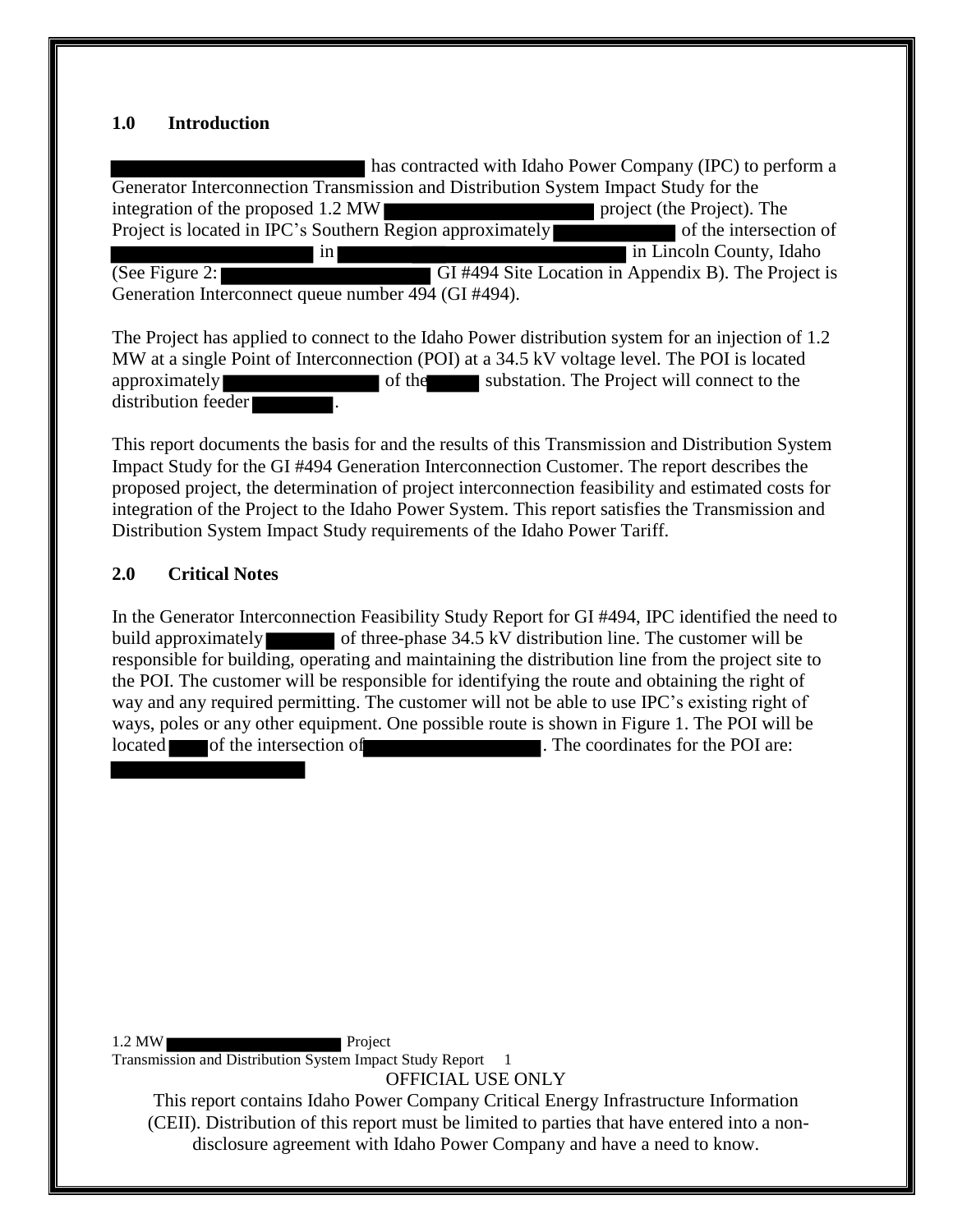

**Figure 1 Possible route for new distribution line** 

<span id="page-5-1"></span>The single-line diagram shows a generator step-up transformer with a Delta connection on the project side; this connection is not allowed by Idaho Power. Idaho Power requires the step-up transformers to have wye-grounded to either wye-grounded or wye-ungrounded connections with the Idaho Power side always a wye-grounded connection.

#### <span id="page-5-0"></span>**3.0 Summary**

GI #494, the project is rated for 1.2 MW. The requested POI is located in IPC's  $34.5 \text{ kV}$  existing distribution feeder boundary. The Project will connect to the distribution feeder .

The Project will be required to control voltage in accordance with a voltage schedule as provided by Idaho Power Grid Operations.

The total preliminary cost estimate to interconnect the project to the project to the  $34.5 \text{ kV}$  distribution feeder is \$280,200 and includes the following tasks:

• Install a four-pole 34.5 kV generation interconnection package at the POI. This includes an SEL-421 protective relay, which requires 3-phase potential transformers (PTs), 3 phase current transformers (CTs), and remote connectivity. Additionally, a single-phase PT shall be installed on the interconnect customer side of the IPC recloser.

1.2 MW The cost estimate includes direct equipment and installation labor costs, indirect labor costs and general overheads, and a contingency allowance. These are cost estimates only and final charges

Transmission and Distribution System Impact Study Report 2

OFFICIAL USE ONLY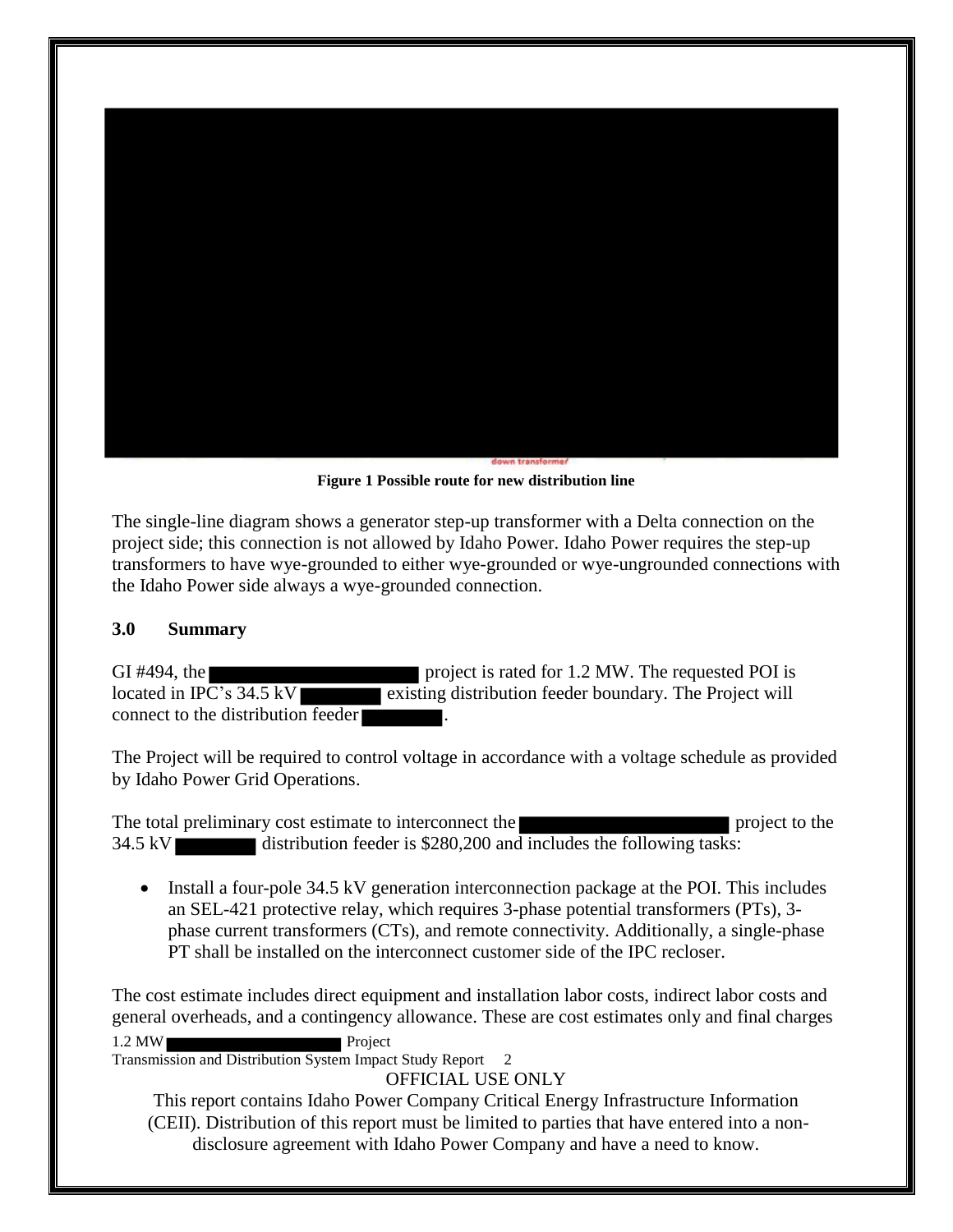to the customer will be based on the actual construction costs incurred. It should be noted that the preliminary cost estimate of \$280,200 does not include the cost of the customer's owned equipment to construct the generation site, required communication circuits or the three-phase circuit from the project site to the POI.

## <span id="page-6-0"></span>**4.0 Scope of Interconnection Transmission and Distribution System Impact Study**

The Interconnection Transmission and Distribution System Impact Study was completed, in accordance with Idaho Power Company Standard Generator Interconnection Procedures, to provide an evaluation of the system impacts of the interconnection of the proposed generating project to the Idaho Power system. As listed in the Interconnection Transmission and Distribution System Impact Study agreement, the Interconnection Transmission and Distribution System Impact Study report provides the following information:

- identification of additional transformer load tap changer operations, voltage fluctuations (flicker) and additional feeder losses.
- identification of required reactive power support.
- identification of islanding conditions.
- identification of any circuit breaker short circuit capability limits exceeded as a result of the interconnection.
- identification of any thermal overload or voltage limit violations resulting from the interconnection.
- identification of any angular instability.
- description and non-binding estimated cost of facilities required to interconnect the Small Generating Facility to the IPC System and to address the identified short circuit and power flow issues.

All other proposed generation projects prior to this project in the Generator Interconnect queue were considered in this study. A current list of these projects can be found in the Generation Interconnection folder located on the Idaho Power web site at the link shown below:

**[http://www.oatioasis.com/ipco/index.html.](http://www.oatioasis.com/ipco/index.html)** 

## <span id="page-6-1"></span>**5.0 Description of Proposed Generating Project**

, GI #494, consists of a single 1.2 MW synchronous generator which requested to connect to Idaho Power's 34.5 kV distribution system. It is located approximately of the substation.

The data provided by the applicant shows that

will be used. The synchronous generator is connected to a 1500 kVA,  $\overline{480V}$ -34.5 kV step-up transformer.

1.2 MW Project Transmission and Distribution System Impact Study Report 3

OFFICIAL USE ONLY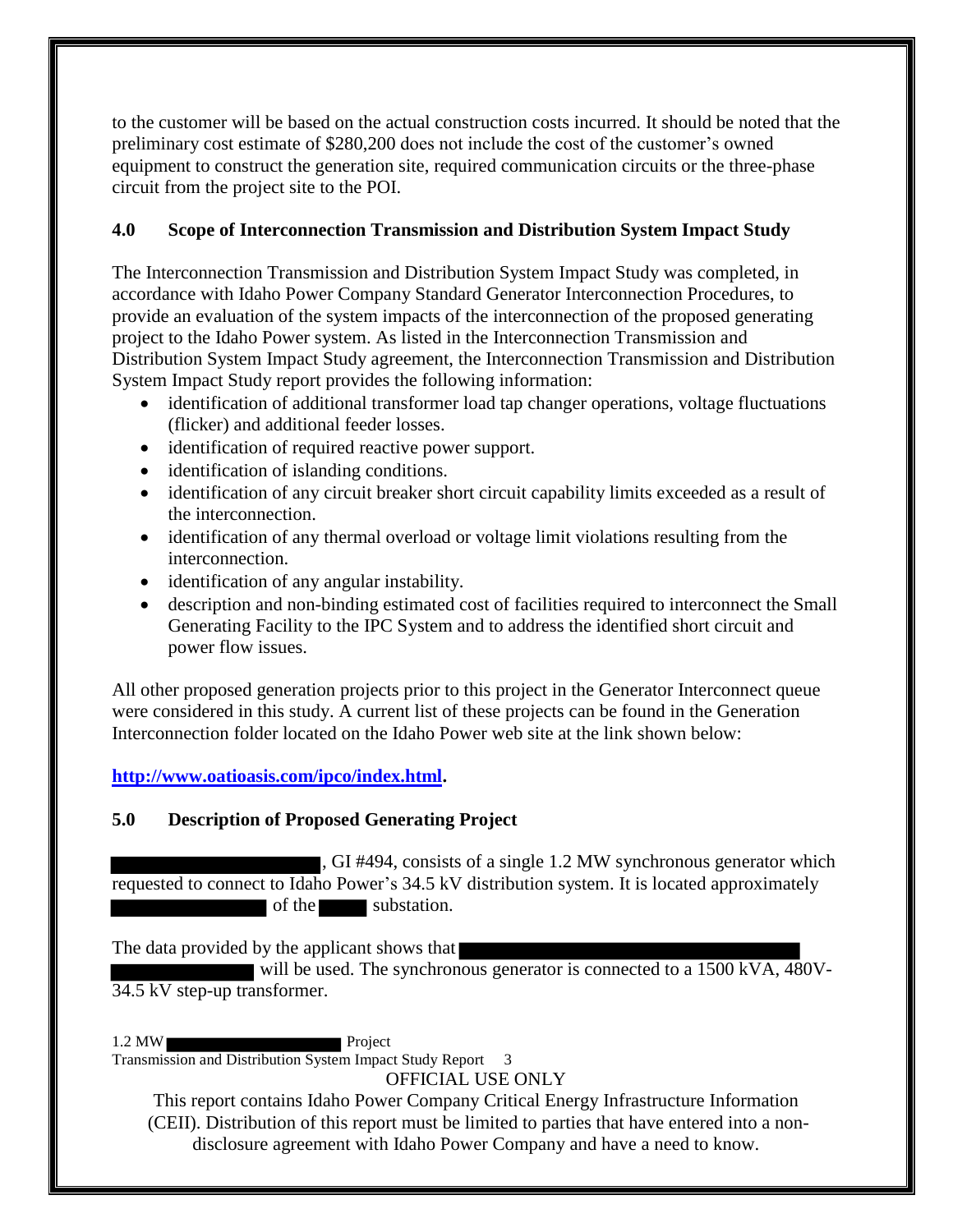Idaho Power requires the step-up transformers to have wye-grounded to either wye-grounded or wye-ungrounded connections with the Idaho Power side always a wye-grounded connection. Any ground fault current contribution shall be limited to 20A at the point of interconnection.

### <span id="page-7-0"></span>**6.0 Description of Transmission Facilities**

substation is a 46/12.47 kV substation. The substation is fed from the southern 46 kV loop.

### <span id="page-7-1"></span>**7.0 Description of Substation Facilities**

Idaho Power's substation is located in Lincoln County, Idaho. The existing substation transformer , is a 43.8 – 13.2 kV transformer rated for 14 MVA.

## <span id="page-7-2"></span>**8.0 Description of Distribution Facilities**

The requested POI for the Project is within the distribution feeder boundary. This is a grounded-wye feeder operating at 34.5 kV at the POI. The Project will connect to the substation via a 34.5 kV distribution feeder.

Refer to Appendix A, Section 3, for additional grounding requirements.

## <span id="page-7-3"></span>**9.0 Short Circuit Study Results**

The fault current contribution from the PV generators does not exceed any circuit breaker rating.

## <span id="page-7-4"></span>**10.0 Description of Required Facility Upgrades**

The following upgrades will be required to IPC-owned facilities to facilitate the interconnection of GI #494:

• Install a four-pole 34.5 kV generation interconnection package at the POI. This includes an SEL-421 protective relay, which requires 3-phase PTs 3-phase CTs, and remote connectivity. Additionally, a single-phase PT shall be installed on the interconnect customer side of the IPC recloser.

See the conceptual-level cost estimate in Table 1.

<span id="page-7-5"></span>

| <b>Item of Work</b>                                                                          | <b>Estimate</b> |
|----------------------------------------------------------------------------------------------|-----------------|
| Generation interconnection and protection package                                            | \$203,000       |
| Substation upgrades                                                                          | \$0             |
| $1.2$ MW<br>Project                                                                          |                 |
| Transmission and Distribution System Impact Study Report 4                                   |                 |
| OFFICIAL USE ONLY                                                                            |                 |
| This report contains Idaho Power Company Critical Energy Infrastructure Information          |                 |
| (CEII). Distribution of this report must be limited to parties that have entered into a non- |                 |

## Table 1 Conceptual-level Cost Estimate for GI #494

disclosure agreement with Idaho Power Company and have a need to know.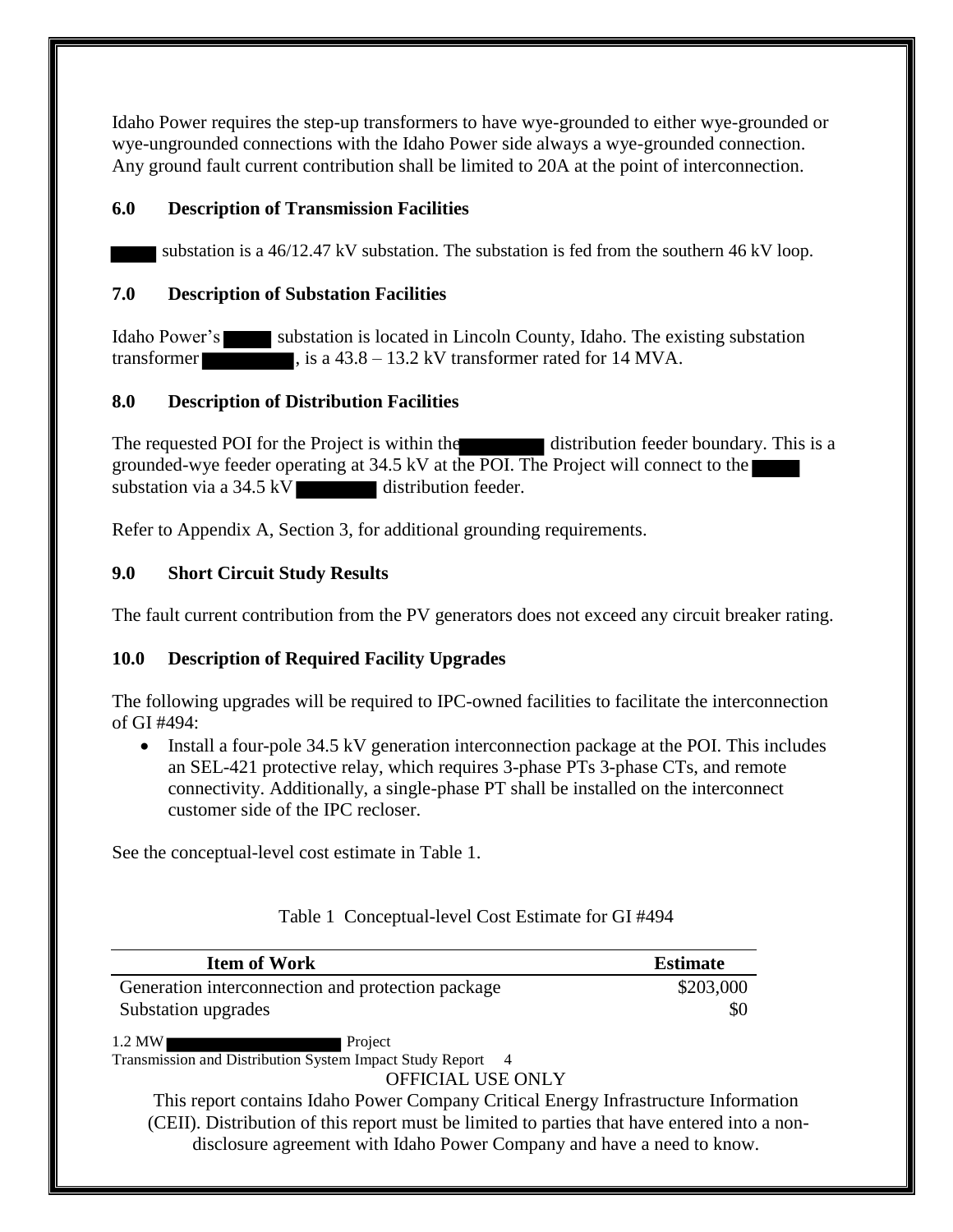| <b>Item of Work</b>                                      | <b>Estimate</b> |
|----------------------------------------------------------|-----------------|
| Distribution upgrades                                    | \$0             |
| Transmission upgrades (1)                                | \$0             |
| Unloaded costs                                           | \$203,000       |
| Contingency 20% (2)                                      | \$40,600        |
| Total unloaded costs                                     | \$243,600       |
| Overheads (3)                                            | \$36,600        |
| <b>Total loaded costs</b>                                | \$280,200       |
| Total Conceptual-level Cost Estimate in 2015 dollars (4) | \$280,200       |

(1) Contingency is added to cover the unforeseen costs in the estimate. These costs can include unidentified design components, material cost increases, labor estimate shortfalls, etc.

(2) Overhead costs cover the indirect costs associated with the Project.

(3) This cost estimate includes direct equipment, material, labor, overheads, and contingency as shown.

- Note that these estimates do not include the cost of the customer's equipment/facilities or required communication circuits for SCADA and metering.
- Note that the overhead rates are subject to change during the year.
- These are estimated costs only and final charges to the customer will be based on the actual construction costs incurred.
- These are non-binding conceptual level cost estimates that will be further refined upon the request and completion of Transmission and Distribution Facility Studies.

#### <span id="page-8-0"></span>**11.0 Description of Operating Requirements**

At rated power output (1.2 MW), the Project must be able to continuously provide a power factor operating range of 0.9 leading to 0.9 lagging at the POI.

GI #494 will be required to control voltage in accordance with a voltage schedule as provided by Idaho Power Grid Operations.

Voltage flicker at startup and during operation will be limited to less than 5% as measured at the POI. The allowable voltage flicker limit is further reduced during operation due to multiple voltage fluctuations per hour or minute, per Idaho Power's T&D Advisory Information Manual. The Project is required to comply with the applicable voltage fluctuation limits found in IEEE Standard 1453-2004 IEEE Recommended Practice *for Measurement and Limits of Voltage Fluctuations and Associated Light Flicker on AC Power Systems.* 

The project is required to comply with the applicable Voltage and Current Distortion Limits found in IEEE Standard 519-2014 *IEEE Recommended Practices and Requirements for Harmonic Control in Electrical Power Systems*.

1.2 MW Project

Transmission and Distribution System Impact Study Report 5

OFFICIAL USE ONLY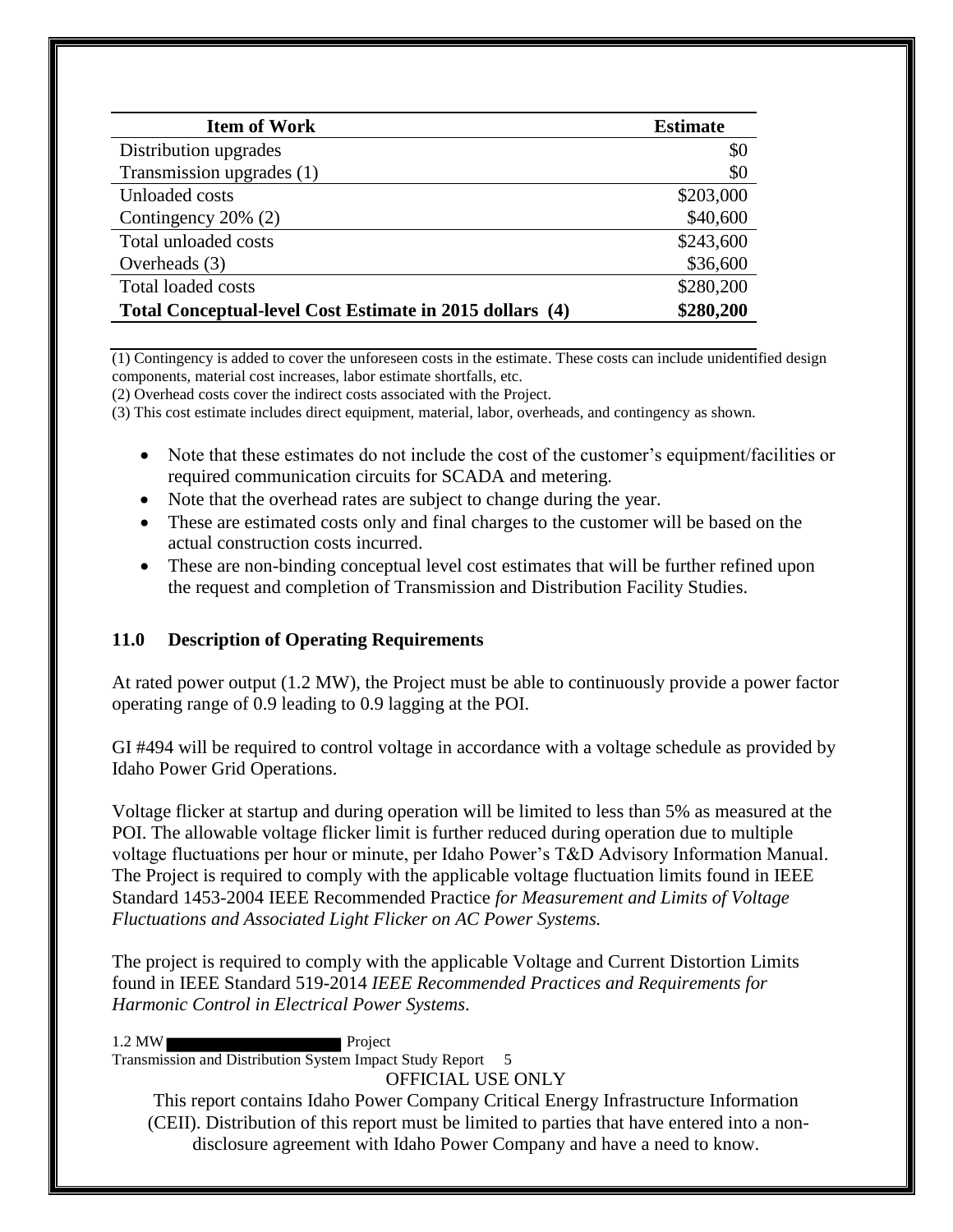#### <span id="page-9-0"></span>**12.0 Conclusion**

The requested interconnection of the project, GI #494, to Idaho Power's system was studied. The Project interconnection request was evaluated for a 34.5 kV grounded-wye connection to the distribution feeder.

The results of the Transmission and Distribution System Impact Study show that network upgrades will not be required to interconnect the project, GI #494, to the existing Idaho Power system. The installation of a four-pole generation interconnect package at the POI is required to integrate the 1.2 MW project.

The feasibility study prior performed by Idaho Power identified the need to build approximately of three-phase 34.5 kV feeder. The customer will be responsible for building the threephase feeder from the project site to the POI as shown in Figure 1 (Section 2.0 Critical Notes). The POI will be **the COV** of **of the COV** and the POI are:

The estimated cost to interconnect GI #494 to the IPC system at the 34.5 kV point of interconnection considered in this study is approximately \$280,200.

Generator interconnection service, either as an Energy Resource or a Network Resource, does not in any way convey any right to deliver electricity to any specific customer or point of delivery. Transmission requirements to integrate the Project will be determined during the System Impact Study phase of the generator interconnection process.

1.2 MW Project Transmission and Distribution System Impact Study Report 6

OFFICIAL USE ONLY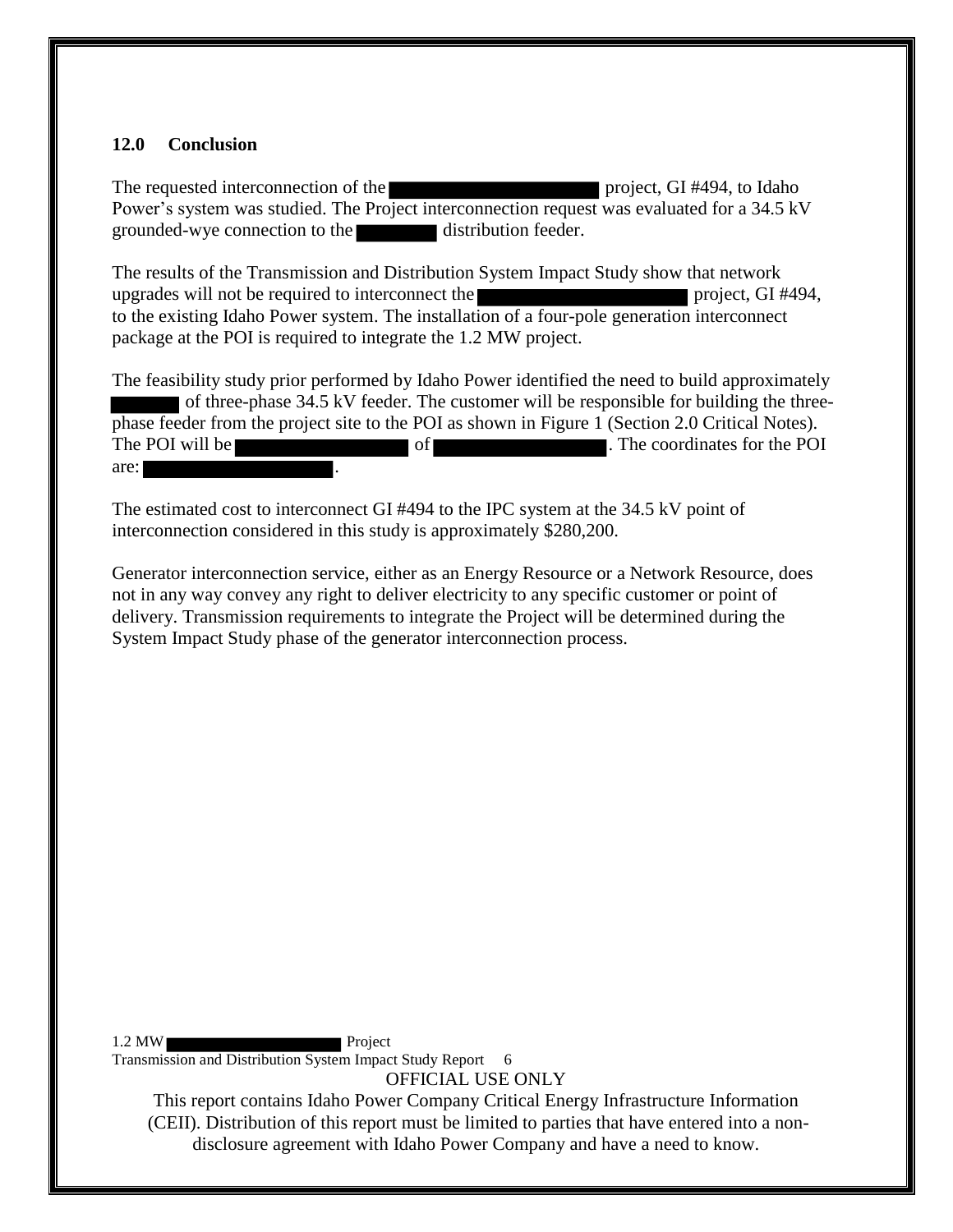### **APPENDIX A**

#### <span id="page-10-1"></span><span id="page-10-0"></span>**A-1.0 Method of Study**

The Transmission and Distribution System Impact Study plan inserts the Project up to the maximum requested injection into the selected Western Electricity Coordinating Council (WECC) power flow case and then, using Power World Simulator or GE's Positive Sequence Load Flow (PSLF) analysis tool, examines the impacts of the new resource on Idaho Power's transmission system (lines, transformers, etc.) within the study area under various operating and outage scenarios. The WECC and Idaho Power reliability criteria and Idaho Power operating procedures were used to determine the acceptability of the configurations considered. The WECC case is a recent case modified to simulate stressed but reasonable pre-contingency energy transfers utilizing the IPC system. For distribution feeder analysis, Idaho Power utilizes Advantica's Synergi software and EPRI's OpenDSS software.

#### <span id="page-10-2"></span>**A-2.0 Acceptability Criteria**

The following acceptability criteria were used in the power flow analysis to determine under which system configuration modifications may be required:

The continuous rating of equipment is assumed to be the normal thermal rating of the equipment. This rating will be as determined by the manufacturer of the equipment or as determined by Idaho Power. Less than or equal to 100% of continuous rating is acceptable.

Idaho Power's Voltage Operating Guidelines were used to determine voltage requirements on the system. This states, in part, that distribution voltages, under normal operating conditions, are to be maintained within plus or minus 5% (0.05 per unit) of nominal at each meter or POI on the feeder. Therefore, voltages greater than or equal to 0.95 pu voltage and less than or equal to 1.05 pu voltage are acceptable.

Voltage flicker during the starting or stopping of the generator will be limited to less than 5% as measured at the POI. Allowable voltage flicker limit is further reduced during operation due to multiple voltage fluctuations per hour or minute, per Idaho Power's T&D Advisory Information Manual.

Idaho Power's Reliability Criteria for System Planning was used to determine proper transmission system operation.

All customer generation must meet IEEE 519, IEEE1453, IEEE1547, and ANSI C84.1 Standards.

#### 1.2 MW Project

Transmission and Distribution System Impact Study Report 7

OFFICIAL USE ONLY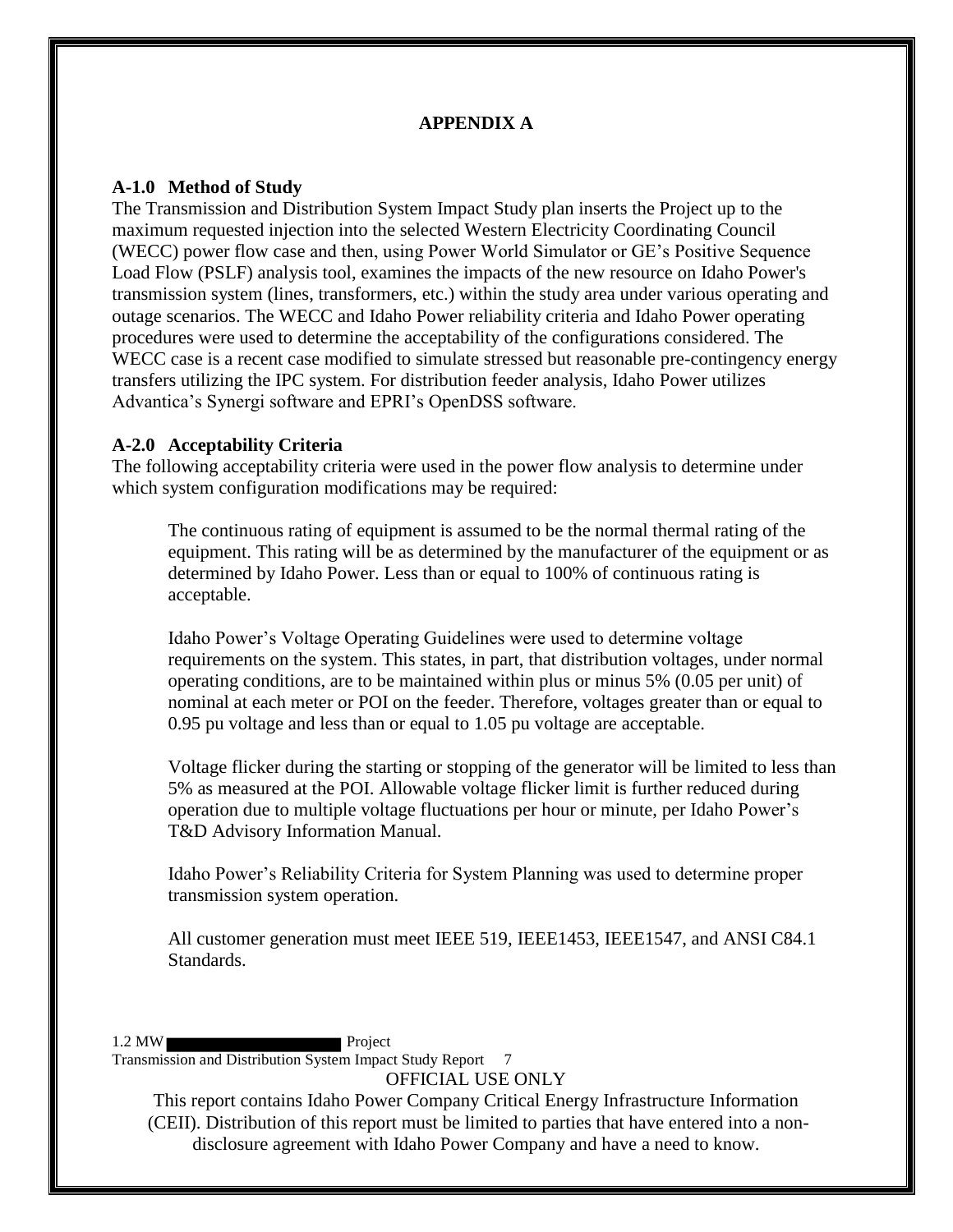All other applicable national and Idaho Power standards and prudent utility practices were used to determine the acceptability of the configurations considered. The stable operation of the system requires an adequate supply of volt-amperes reactive (VARs) to maintain a stable voltage profile under both steady-state and dynamic system conditions. An inadequate supply of VARs will result in voltage decay or even collapse under the worst conditions.

Equipment/line/path ratings used will be those that are in use at the time of the study or that are represented by IPC upgrade projects that are either currently under construction or whose budgets have been approved for construction in the near future. All other potential future ratings are outside the scope of this study. Future transmission changes may, however, affect current facility ratings used in the study.

#### <span id="page-11-0"></span>**A-3.0 Grounding Guidance**

IPC requires interconnected transformers to limit their ground fault current to 20 amps at the Point of Interconnection.

#### <span id="page-11-1"></span>**A-4.0 Electrical System Protection Guidance**

IPC requires electrical system protection per Requirements for Generation Interconnections found on the Idaho Power Web site,

**<http://www.idahopower.com/pdfs/BusinessToBusiness/facilityRequirements.pdf>**

### <span id="page-11-2"></span>**A-5.0 WECC Coordinated Off-Nominal Frequency Load Shedding and Restoration Requirements**

IPC requires frequency operational limits to adhere to WECC Under-frequency and Overfrequency Limits per the WECC Coordinated Off-Nominal Frequency Load Shedding and Restoration Requirements available upon request.

1.2 MW Project

Transmission and Distribution System Impact Study Report 8

OFFICIAL USE ONLY